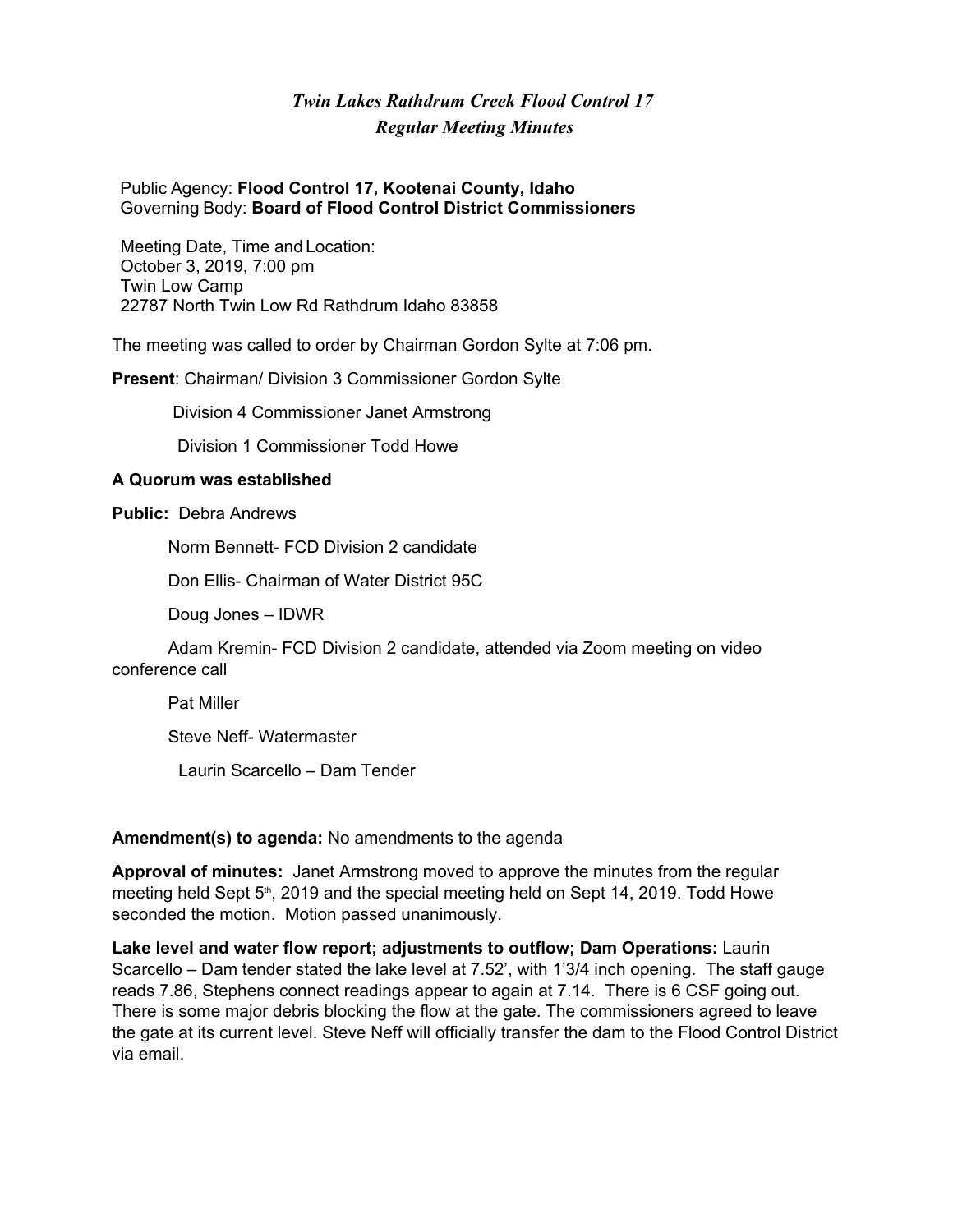# **Payment Authorization:**

Signatories for Washington Trust have been updated to included Todd Howe, Janet Armstrong and Gordon Sylte. Gordon Sylte reminded the group the new commissioner and treasurer will need to be added in the future.

Avista- \$44.10, CDA Press \$20.96, \$ICRMP 793.50, \$Frontier 63.58, 3 months (Aug, Sep, Oct) payroll for Laurin Scarcello

Todd Howe made a motion to authorize payments, Janet Armstrong seconded the motion. The motion passed unanimously.

#### **Review of bank Statements & Financial records. –** No Bank Statements available

There was no review of the financial documents with the absence of the Secretary / Treasurer.

**Correspondence review:** Letter from state farm providing Big Foot's insurance coverage.

# **Executive Session**

Todd Howe motioned to enter into executive session to consider personnel matters in accordance with Idaho Code 72-206 (1) (a) for the purpose of hiring a secretary/treasurer. Janet Armstrong seconded the motion. Motion passed unanimously. Executive session convened at 7:23 pm. The commissioners adjourned at 7:26 pm and came out of executive session. The regular FCD meeting resumed.

A motion to hire Kathryn Cronin was made by Todd Howe and seconded by Janet Armstrong. The motion passed unanimously.

# **Secretary / Treasurer**

The secretary/treasurer needs to have a surety bond. Kathryn Cronin will be paid at the next meeting for the temp work hours she worked prior to being permanently hired. Once the proper paperwork is filled out, she will be paid a salary.

#### **Chairmanship of the FCD**

Gordon Sylte move to nominate Todd Howe as chairman of Flood Control District #17. Janet Armstrong seconded the motion. Motion passed unanimously.

# **Old Business:**

#### **Commissioner 2 search**

Gordon Sylte gave an overview of the Flood Control Districts responsibilities. Candidate Norm Bennett attended the meeting, introduced himself and went over his resume. He did point out that he was not an engineer as previously stated in his introduction by Gordon Sylte. Candidate Adam Kremin Lower Lake resident attended the meeting using technology through zoom meeting and was on a video conference call. Adam provided an overview of his qualifications and interest in serving as a commissioner. Don Ellis inquired if Adam was a year-round resident. Adam responded yes. Doug Jones followed up with the same question to Norm Bennett. He also responded in the affirmative.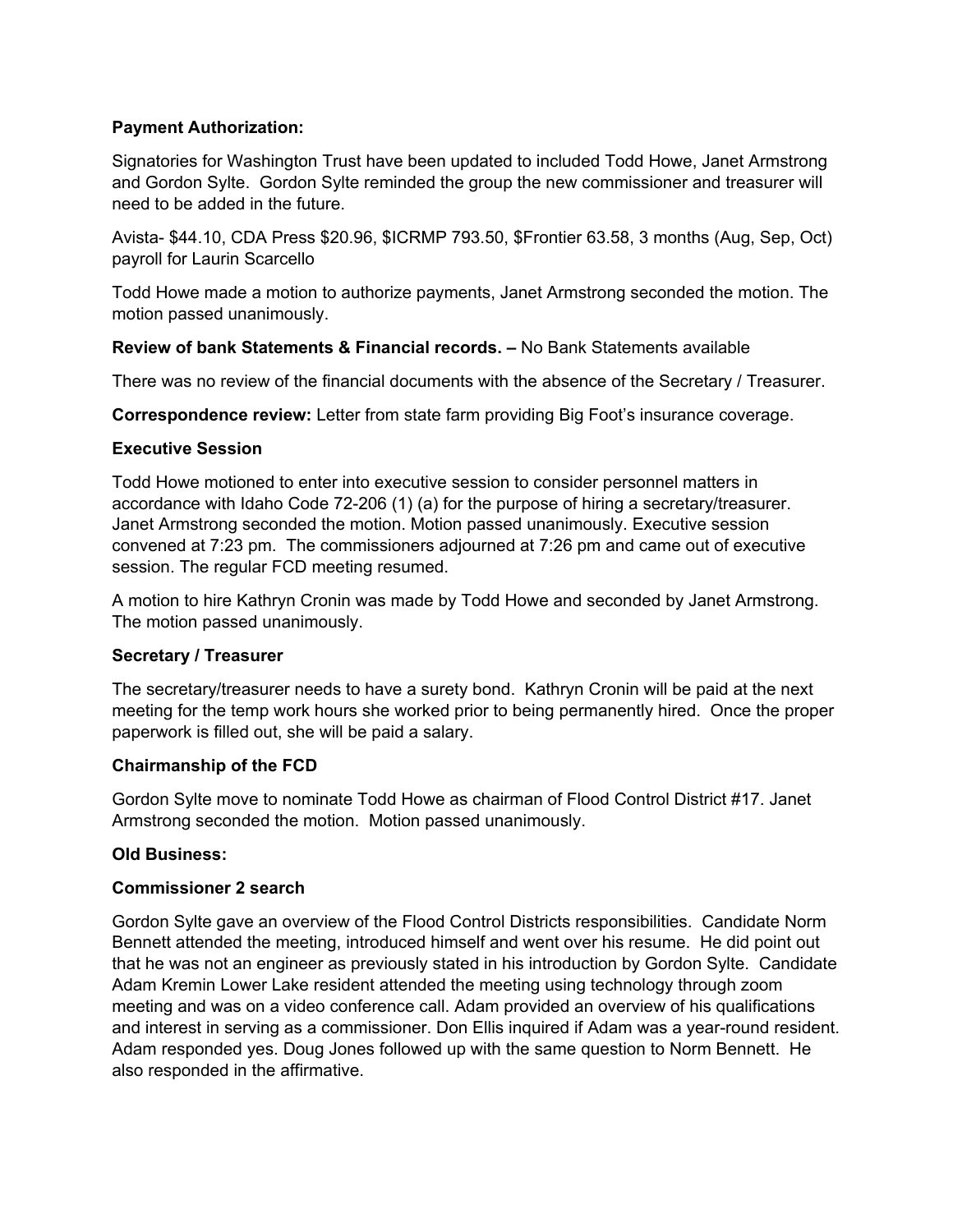**Thank You Card**s: The commissioners signed thank you cards for Bobbie Hunsinger departing Flood Control District 17 Secretary Treasurer and Gordon Stephenson Division 2 commissioner. The Flood Control District recognizes the contributions and service by Bobbie and Gordon.

# **Update Ladder for Gate (Steve Neff)**

Steve Neff reported he exercised the gates manually, and put a ladder in. He met with Welsh Comer below the center gate. To discuss various ideas.

### **Update on Weir**

Steve Neff is working with Paul Buckland of Inland Empire Paper Company to identify where the best place on Fish Creek would be for the Weir. Paul is currently on vacation, Steve plans to set up a meeting upon his return. Don Ellis suggest the weir equipment cost should be shared with Water District 95C. Steve met with Welch Colmar and they will write a proposal on the weir. It was agreed to place this topic on the November FCD agenda.

# **Update on Roof over Dam**

Laurin Scarcello provided drawing from Todd Booth of B & O Construction. The cost would be \$42,250.00, Lighting \$1125.00. This would be an all Steel – galvanized structure. The FCD can pick the color of the roof. There was a question if this plan was in compliance with Osha standards. There was also a question if the Army Corp would need to approve the plan. There was further discussion on who owns the dam. Bureau of Reclamation? Who has the deed to the dam? Doug Jones will investigate these questions.

 Todd Howe raise the issue of the need for bids and the requirements outlined in the statues. Todd will research this prior to the next meeting. Don Ellis explained the importance of the scope of work and the needed details so others can produce bids using apples to apples. The following contractors suggested to bid the project, Golden Harvest, Bouten Construction and Welch Colmer.

Doug Jones of IDWR discussed his concern of dam safety when attaching something structural to the dam. Doug suggested that designs need to be analyzed and approved by the Dam Safety folks in Boise. Need to consider wind/ snow loads. Someone needs to find the original plans for the dam. Don Ellis suggested getting them from Welch Colmer.

The commissioners asked to table this and place it on November's agenda. They would like the plan explained by the construction company.

Gordon Sylte reiterated the need for a weather station at the dam.

Laurin said he would build the roof over the sensors not to exceed \$750.00. Todd requested this be tabled and added to the November agenda.

#### **New Business**

# **Permanent Change of Venue: Location, PO Box, Telephone, Public vs Private Email**

A motion to change The Flood Control District office permanently to Twin Low Camp located at 22787 North Twin Lakes Rd Rathdrum ID 83858. The cost will be \$100.00 a month which will also include storing the Districts records. In addition, a PO Box for mailing and a google phone number will be procured. A motion was made by Todd Howe seconded by Janet Armstrong. The motion passed unanimously.